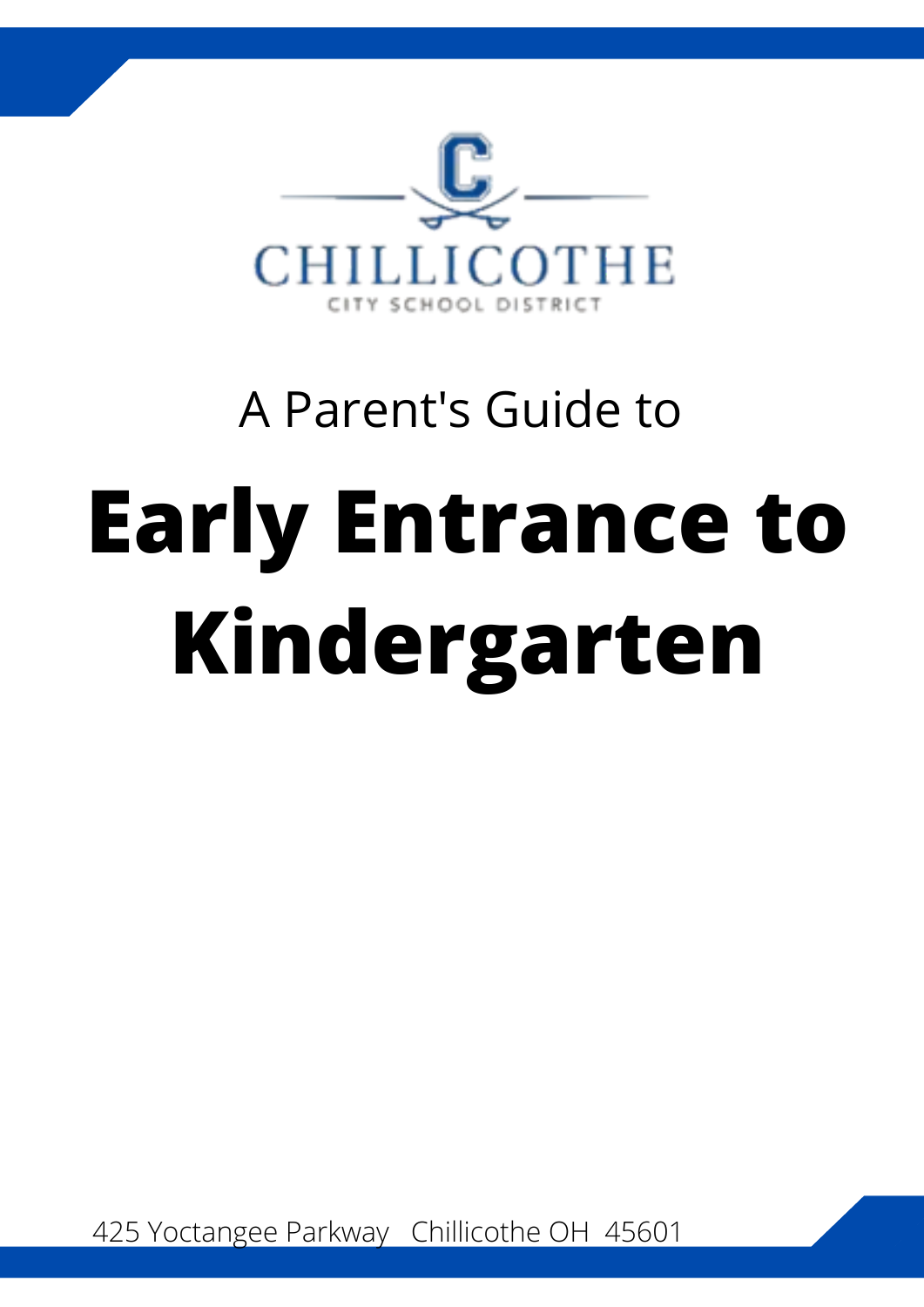## **Legislation Governing Early Entrance to Kindergarten**

- A parent may request early admission to kindergarten if the child turns five years of age after the district's kindergarten entrance date (August 1) and before January 1. The local board of education shall determine entrance through a standardized testing program.
- Children who will not yet be the proper age for entrance to kindergarten or first grade by the first day of January of the school year for which admission is requested shall also be evaluated for possible early admittance if referred by an educator within the district, a pre-school educator who knows the child, or pediatrician or psychologist who knows the child.
- Acceleration is the Law (House Bill 79 amended to House Bill 66 June 30, 2006). Early entrance to kindergarten is a subject covered in the State of Ohio's Model Student Acceleration Policy. Appropriate use of accelerated learning opportunities; early entrance kindergarten, whole grade, subject, and early graduation support compliance with requirements in Ohio Administrative Code 3301-35-06.

# **Chillicothe City School District**

- The Chillicothe City Schools considers a child eligible for entrance into "regular" kindergarten if s/he attains the age of five on or before August 1st of the year s/he applies for entrance. A child under the age of six (6) who is enrolled in kindergarten will be considered of compulsory school age.
- By parental request, a child may be tested for *early* admission to kindergarten if s/he will be five (5) years of age between August 1st and January 1st, inclusive, and exhibit the mental, social and emotional standards established by the Chillicothe City School Board of Education. A checklist will be provided for the student's physician to complete. **If your child turns 5 years of age after January 1st and you believe s/he is a viable candidate for early entrance, please contact the Principal at Chillicothe Primary School.**
- On August 25, 2008, the Chillicothe City School Board of Education adopted an *Academic Acceleration Policy:*

#### **Early Entrance to Kindergarten**

State law establishes minimum age requirements for admission to kindergarten. A child who does not meet the age requirements for admittance to kindergarten or first grade, but who will be five or six years old, respectively, prior to January 1 of the school year in which admission is requested, shall be evaluated for early admittance in accordance with District policy upon referral by the child's parent or guardian, an educator employed by the District, a preschool educator who knows the child or a pediatrician or psychologist who knows the child. Following an evaluation in accordance with such a referral, the Board decides whether to admit the child.

If a child, for whom admission to kindergarten or first grade is requested, will not be five or six years of age, respectively, prior to January 1 of the school year in which admission is requested, the child is admitted only in accordance with the District's acceleration policy adopted under State law.

1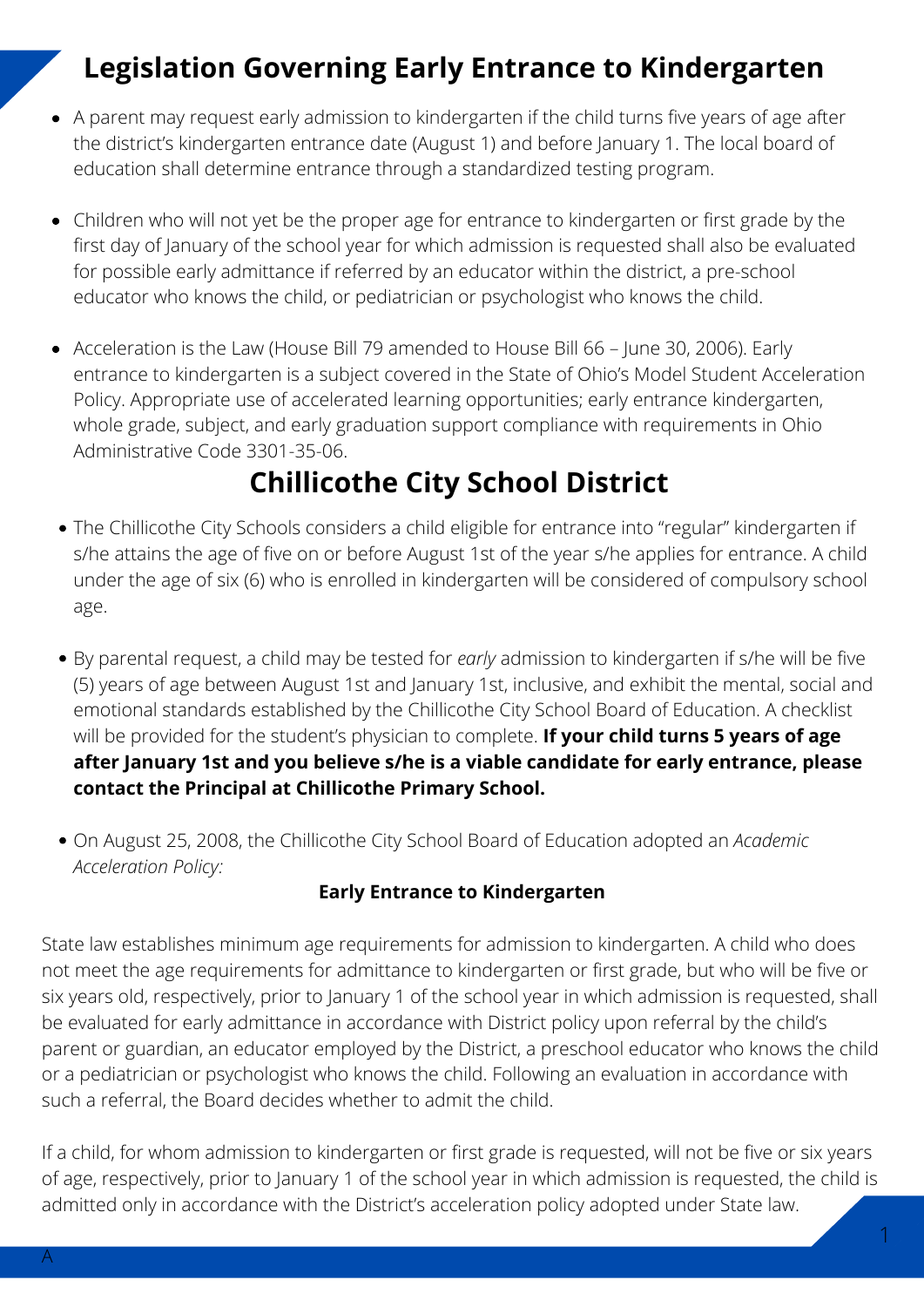#### **Acceleration**

The Board recognizes that all students learn and progress at different rates and that the time it takes to reach academic standards varies among students. The Board believes students should be challenged and supported to reach their full potential and that the practice of educational acceleration is used to match appropriate learning opportunities with student abilities. The goals of acceleration are to adjust the pace of instruction to the student's capabilities, provide an appropriate level of challenge by removing the barriers to accessing appropriately challenging curriculum and to reduce the time period necessary for students to complete traditional schooling.

The District uses acceleration strategies in four academic areas.

- *Whole-grade acceleration:* The practice of assigning a student on a full-time basis to a higher 1. grade level than is typical, given the student's age, for the purpose of providing access to appropriately challenging learning opportunities.
- *Individual subject acceleration:* The practice of assigning a student to a higher grade level 2. than is typical, given the student's age, for the purpose of providing access to appropriately challenging learning opportunities in one or more subject areas.
- *Early admission to kindergarten:* The practice of admitting a student to kindergarten who has 3. not yet reached the typical age at which students are admitted to kindergarten, for the purpose of providing access to appropriately challenging learning opportunities.
- *Early high school graduation:* The practice of facilitating the completion of the high school 4. program in fewer than four years, for the purpose of providing earlier than typical access to postsecondary educational opportunities.

Referrals for students to be evaluated and assessed should be made to the building principal. Students referred and having parental permission are tested using a variety of assessments. The assessments are reviewed by an acceleration evaluation committee to determine the most appropriate and available learning environment for the students.

The committee issues a written recommendation to the building principal and the students' parents. Parents have the right to appeal the committee's recommendation to the Superintendent/designee.

The committee develops a written acceleration plan for any student who is admitted early to kindergarten, offered whole-grade acceleration or acceleration in one or more individual subject areas. The parents of the student are provided with a copy of the written plan.

The Board directs the administration to follow the guidelines established by the Ohio Department of Education's model acceleration policy.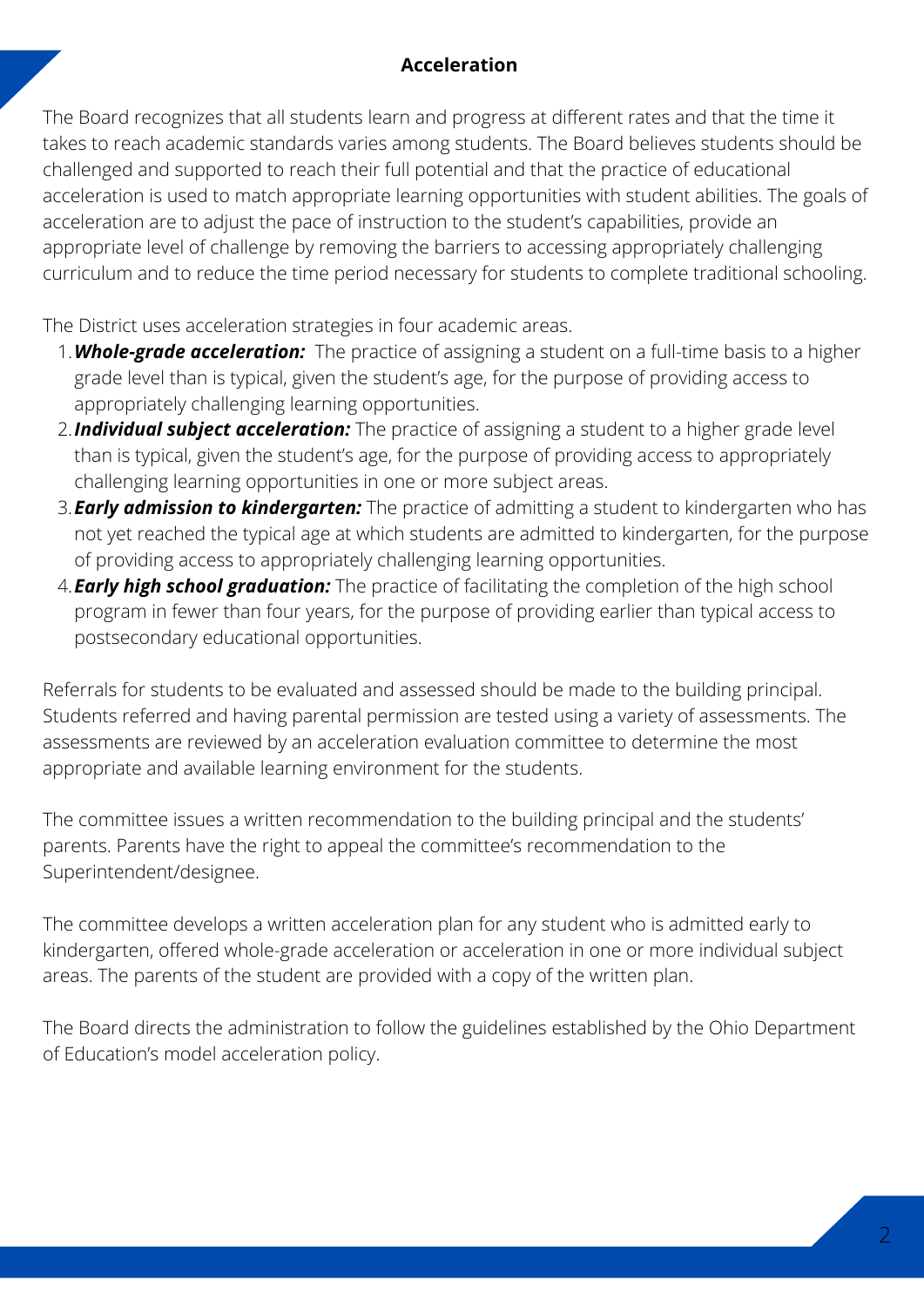#### **Is early entrance to kindergarten the best choice for your child?**

Early entrance should be viewed as a means of meeting a child's *needs*. Developmental readiness is the key to determining whether or not early entrance is appropriate. Even though a child may have a great deal of ability, s/he may not be ready for kindergarten. Social maturity, personal development, and motor development are important factors for a child's success in school.

Early entrance is*designed for the exceptional child* who is both academically ready as well as developmentally mature when compared to others his or her chronological age. This opportunity is designed as a measure to meet individual differences in school readiness.

Some considerations when determining if early entrance is right for a child:

- Is my child capable of working in a classroom with children who are one year older than him/her?
- Will my child be frustrated by this placement?
- What are the possible long-term impacts for my child as s/he progresses through elementary, middle and high school (e.g., beginning college at a younger age)?
- Early entrance is not designed as a replacement for child care. Is this a *need* or a *want*?
- Do I understand the expectations for students in kindergarten today?

For example, students are expected to ask and answer questions about key details in a text, retell familiar stories with details, ask and answer questions about unknown words in a text, and identify similarities and differences between two texts on the same topic.

There is a difference between *ability* and *achievement*. Some children may appear exceptional simply because of their access to opportunities (e.g., preschool programs, parents working with them on skills, or access to learning materials). Early entrance is designed for the child who not only has ability but also easily achieves when presented new material.

Once the decision has been made for early entrance, the choice is difficult to reverse. If a child is evaluated as a good candidate for early entrance to kindergarten, it is important that all stakeholders are supportive of the decision.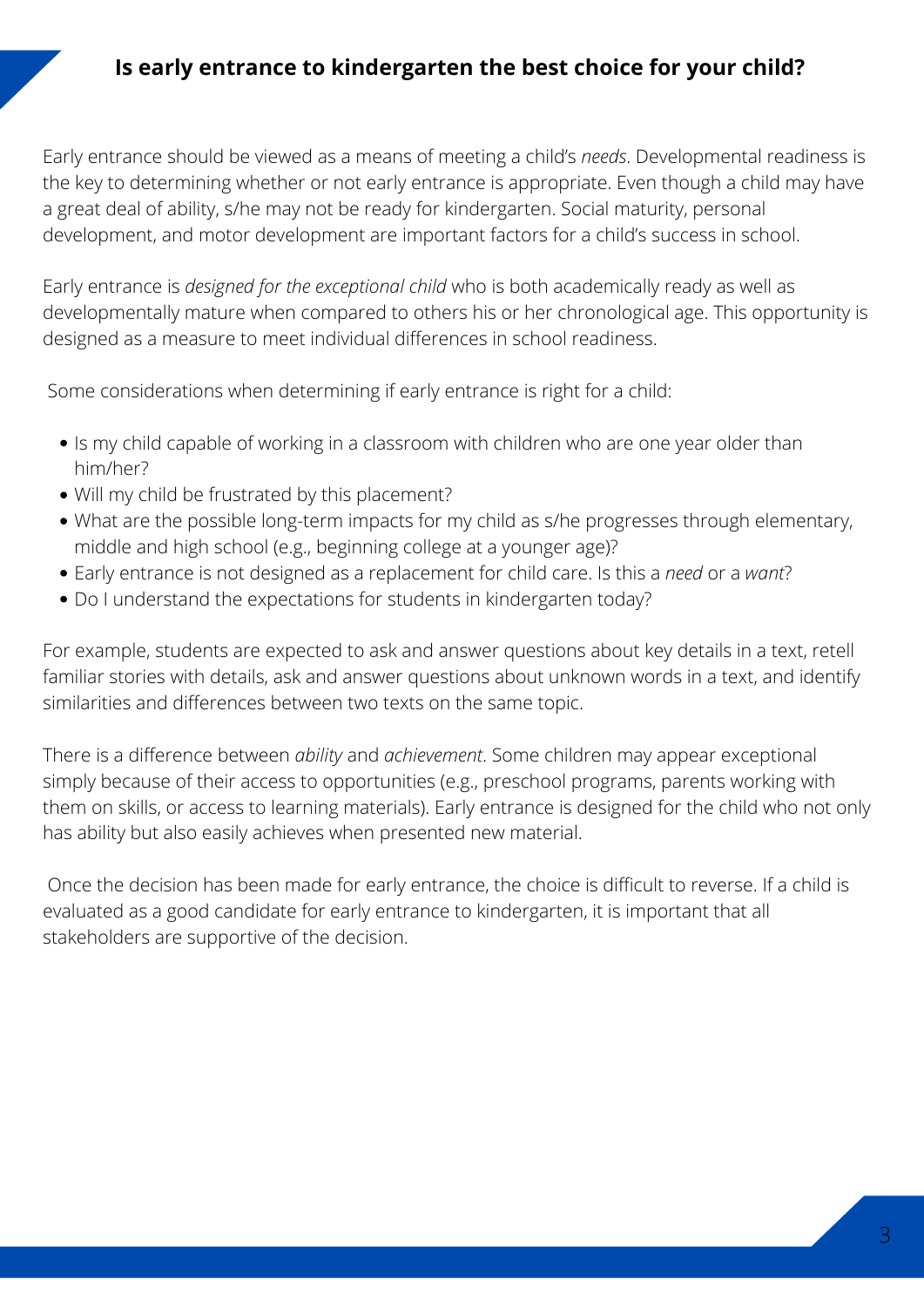#### **What is expected of students in kindergarten?**

Kindergarten, like many other areas of education, has changed considerably over the past couple of decades. Today's kindergarten students are engaged in a rigorous instructional program. Please take the time to review the following information:

- Parents can easily access the *Early Learning Content Standards* as well as the subject-specific *Academic Content Standards* for English Language Arts, Mathematics, Science, and Social Studies on the *Ohio Department of Education* website.
- The *Ohio Department of Education's* website contains useful information about the kindergarten, in particular, the Kindergarten Readiness Assessment (KRA). There is a family guide on the Early Learning and School Readiness (ELSR) link about the KRA, which all kindergarten students will take within the first quarter of school).

Parents are encouraged to explore the following resources prior to applying for early entrance to Kindergarten. Use the camera on your phone to scan the QR code or type the keywords into any search engine to access the websites.



Ohio Department of Education - Getting Ready for Kindergarten



Preparing a School Ready Child



Ohio Department of Education Standards by Grade Level Kindergarten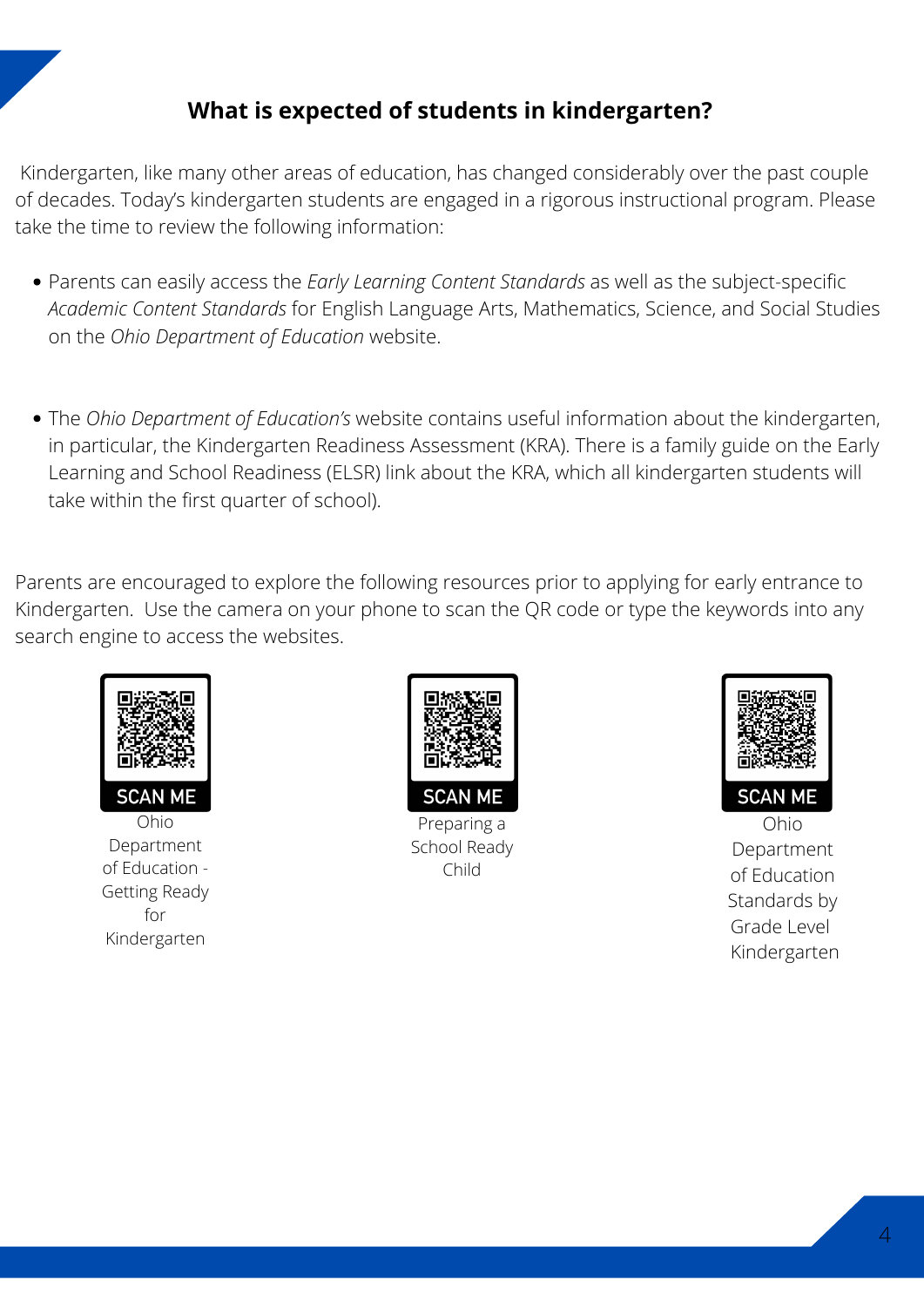### **Applying for Early Entrance to Kindergarten**

- If you believe that your child may be a good candidate for early entrance, please obtain an information/application packet from the principal at Chillicothe Primary School or Registration Office.
- Once the application has been completed, it needs to be returned to the principal of Chillicothe Primary School no later than *May 15th,* in the year for which admission is being requested.
- An observation by a district representative in a preschool setting *may* need to be scheduled for your child. *Parents will be contacted prior to the observation*. While some children may be cognitively ready for kindergarten, they may not be developmentally ready. This additional information may be needed to assess the social and emotional skills necessary to be successful in a school environment.
- The school psychologist will coordinate the evaluation process. The evaluation will be completed within 60 days of the submission of application.
- A kindergarten teacher will complete a screening assessment to gather basic academic, social, and motor skill information. If the student's score indicates that they are developmentally on-track with a typical kindergarten student, they will be referred for evaluation for acceleration.
- Once the evaluations are completed, an acceleration evaluation committee will convene for the purpose of conducting a fair and thorough evaluation of the child. This committee may include the following:
	- a.the Chillicothe Primary School principal
	- b.a kindergarten teacher
	- c.a parent *or* legal guardian of the referred student *or* a representative designated by a parent *or* legal guardian of the referred student
	- d.a gifted education supervisor
	- e.a school psychologist

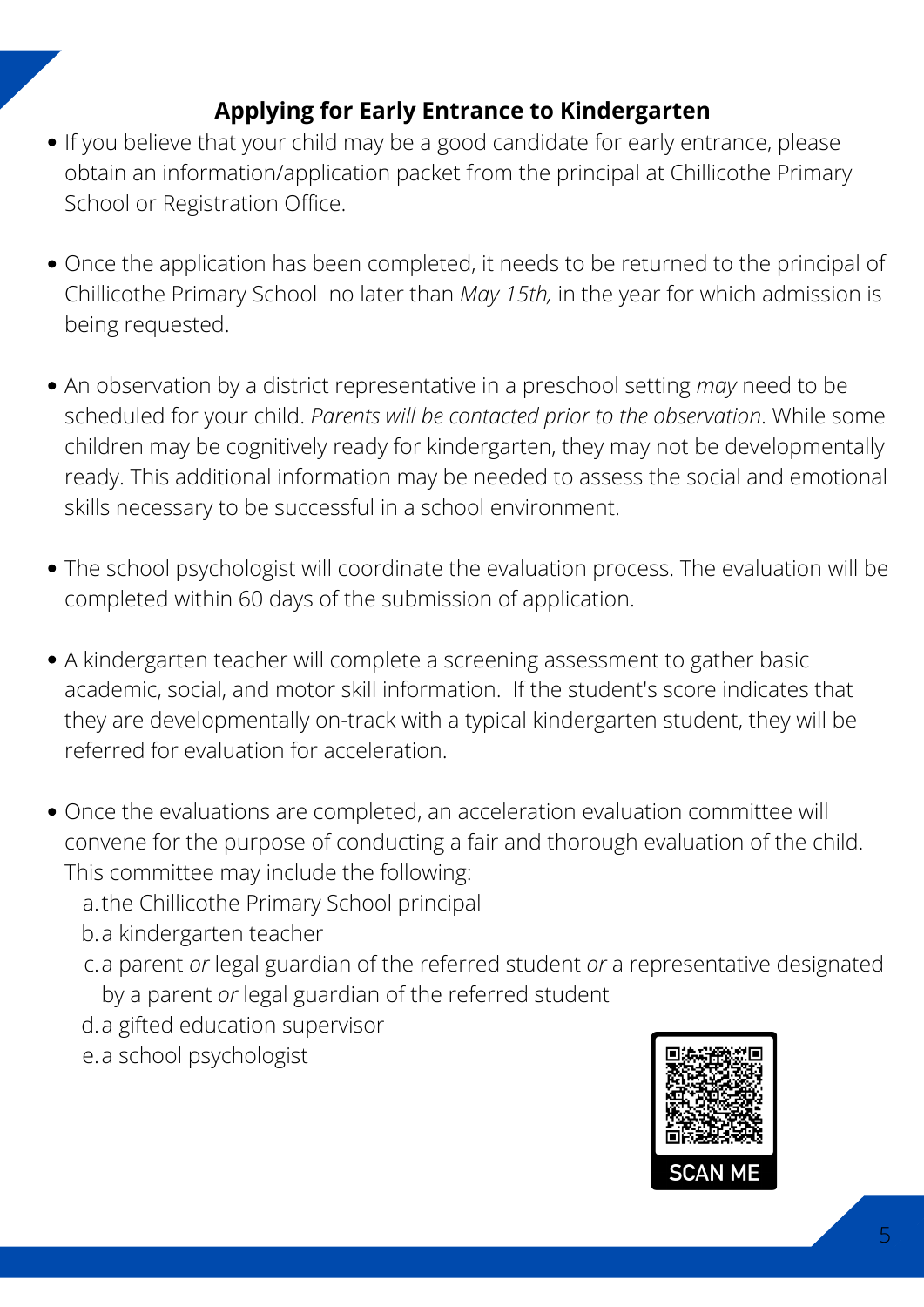#### **How will my child be evaluated for early entrance to Kindergarten?**

#### **Good candidates for early entrance are expected to perform beyond a typical entering kindergarten student on the academic assessments.**

- Early entrance evaluation is completed in the spring and early summer.
- Academic Assessments will be administered by classroom teachers
- 1.Basic skills inventory
- 2.Benchmark Assessment System Fountas and Pinnell
- 3. Hearing and Recording Sounds in Words
- 4. Fine motor assessment
- 5.Developmental Observations
- The Iowa Acceleration Scale, 3rd Edition will be the guide for early entrance and whole-grade acceleration.

#### **Instruments used:**

- Individual Intelligence Tests
- Wechsler Preschool and Primary Scale of Intelligence-Third Edition (WPPSI-III)

According to the Iowa Acceleration Scale, a student who achieves a *score of 115 or higher* on the WPPSI-III, is a viable candidate for consideration for acceleration. *Students who do not achieve this score will not be considered for early entrance to kindergarten. Superior Cognitive identification (gifted) is 130 (minus the Standard Error of Measure, 127)*

\*\*\*Because developmental readiness is important for success in kindergarten, students who are viable candidates for Early Entrance to Kindergarten are expected to be developmentally "on track" with the typical kindergarten student. Should a student meet the identification criteria for Superior Cognitive identification but fail to meet the developmental readiness assessment, the acceleration team (principal, kindergarten teacher, gifted supervisor, parent and/or legal guardian(s), and school psychologist) will then discuss and reach consensus as to what placement is best for the child.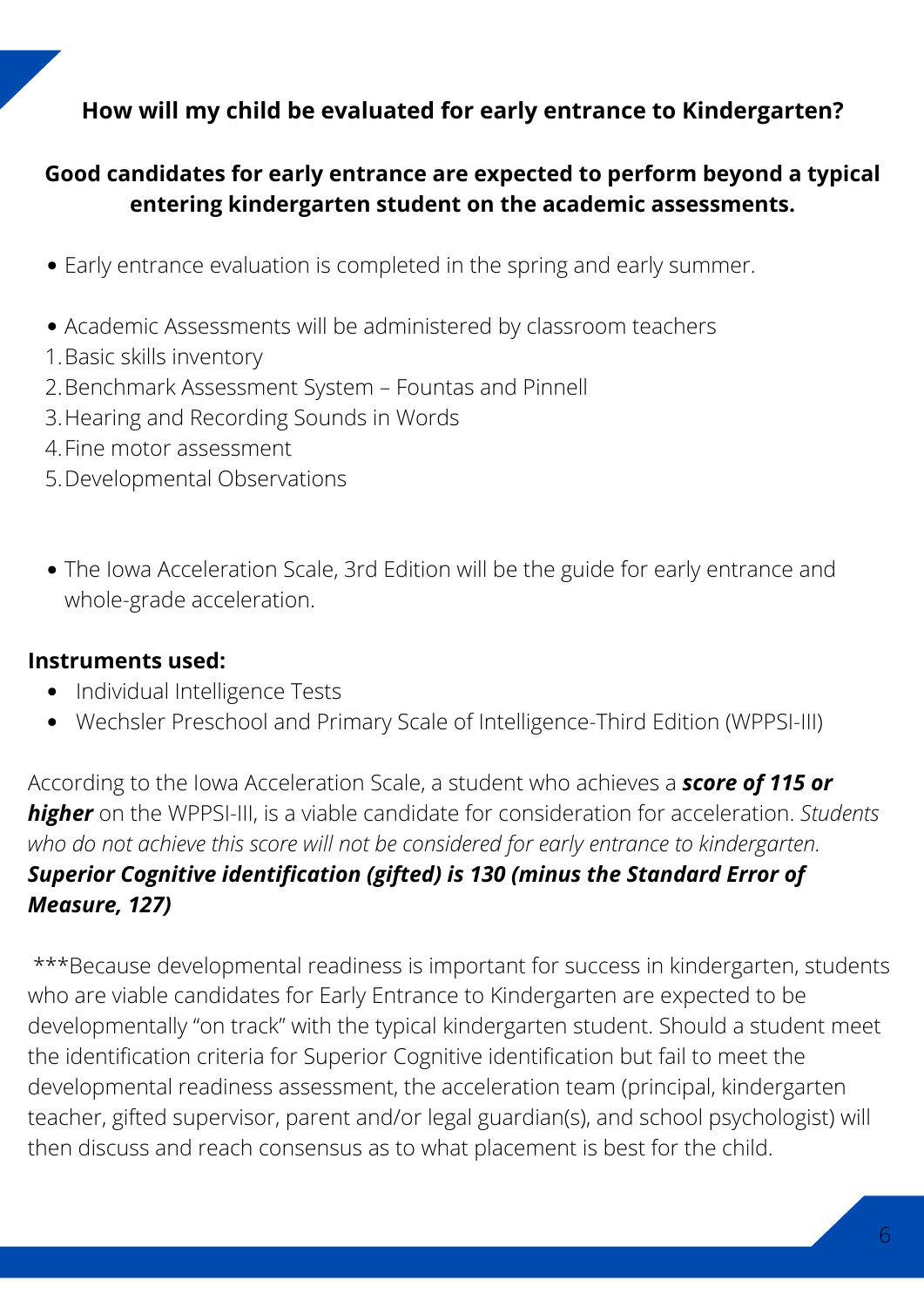### TIMELINE **Timeline for Early Entrance to Kindergarten**

| Deadline for Early Entrance to kindergarten applications                                                                                       |                                                                                         |  | May 15th                                |  |
|------------------------------------------------------------------------------------------------------------------------------------------------|-----------------------------------------------------------------------------------------|--|-----------------------------------------|--|
| Return application to:                                                                                                                         | Principal<br>Chillicothe Primary School<br>235 Cherry Street<br>Chillicothe, Ohio 45601 |  |                                         |  |
| Deadline for completion of evaluations                                                                                                         |                                                                                         |  | 60 days after submission of application |  |
| Deadline for completion of acceleration committee meetings<br>July 15th                                                                        |                                                                                         |  |                                         |  |
| Deadline for written notification of outcome of the evaluation process<br>July 15th                                                            |                                                                                         |  |                                         |  |
| Deadline to submit a written appeal to the Superintendent or his/her designee<br>regarding the outcome of the evaluation process<br>August 1st |                                                                                         |  |                                         |  |

Applications received after May 15th will be scheduled at the principal's discretion.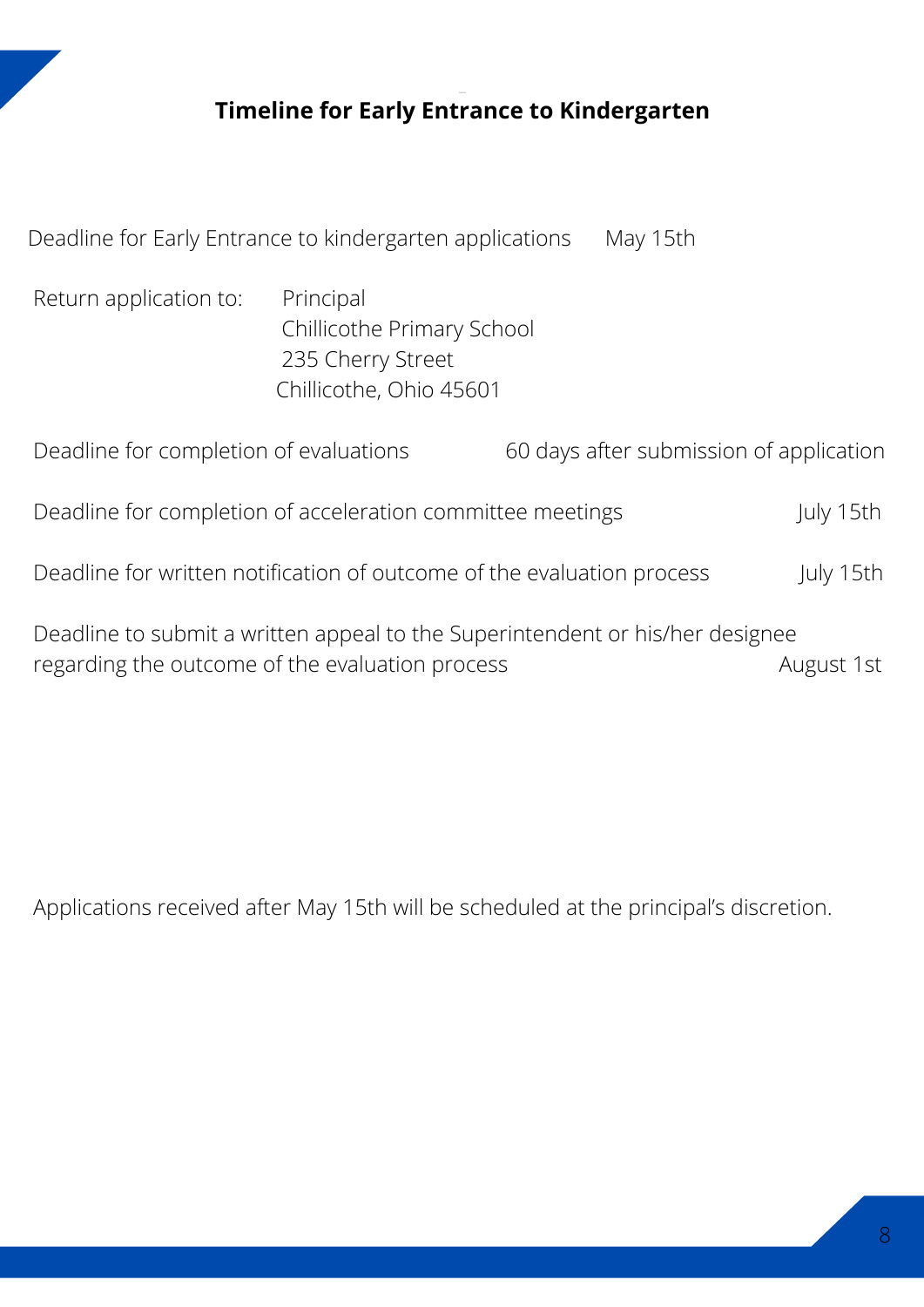#### **Summary of the Process for Early Entrance Consideration**

- Referral filed with principal and/or coordinator. If the child's birthday falls between August 1 and January 1, the parent makes a referral. If the child's birthday is after January 1, the referral must come from the district educator, certified preschool teacher, physician, or psychologist. Referral must meet the referral deadline of August 1.<br>Students will be given a Kindergarten Readiness Screening to gather information about their current •
- skill level. This will be conducted by a Chillicothe Primary School staff member. The results will be shared with the family. If the student performs beyond a typical entering kindergarten student, an evaluation will be recommended.
- An evaluation appointment will be made with the school psychologist. Testing will typically take 45 minutes. Students MUST score 115 or higher to be considered for Early Entrance. If the score does not meet the requirement, results will be shared with the parent, and the process will end.
- Students who score 115+ will be scheduled for a full team meeting. If the score does not meet the IAS requirement, results will be shared with the parent, and the process will end with the child being placed in Kindergarten for the following year.
- If the process goes through all of these steps, data will be summarized on the IAS.A meeting will be convened with the gifted teacher, principal, Kindergarten teacher, and parents to discuss the best placement for the child in the upcoming year (continued preschool or Kindergarten). This meeting should be held no later than the beginning of June to allow for appropriate fall planning.

#### **IMPORTANT**

**Very few children qualify for early entrance to kindergarten. Please make sure you proceed with childcare arrangements as a contingency. If you are selecting a Preschool program please understand that those programs routinely fill up quickly. Please register your child as you normally would, but let the preschool know that your child is being screened for early entrance to kindergarten.**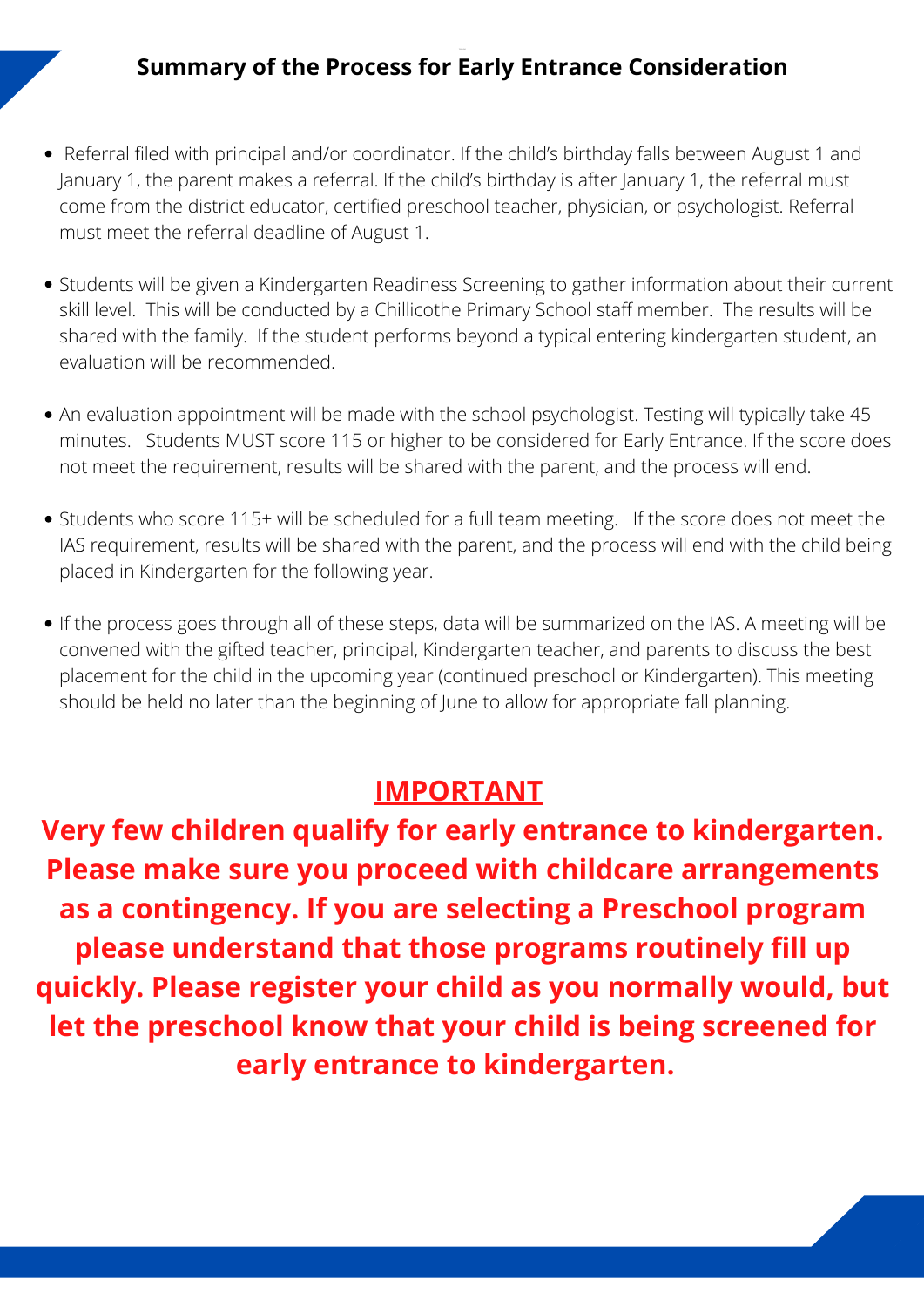

#### Dear Parents,

Thank you for contacting us regarding the evaluation of your child for early entrance to Kindergarten for the upcoming school year. I am writing to explain the evaluation process as adopted by the Chillicothe City School District. This process is based on local school board policy and the statewide model policy for academic acceleration as put forth by the Ohio Department of Education. If you have any questions about the procedures, please feel free to contact the Principal at Chillicothe Primary School or the Director of Curriculum and Instruction at the District Office. They will be happy to put you in contact with the appropriate resource.

The assessment involves the use of four instruments: the Iowa Acceleration Scale, a brief screener, a full cognitive ability test, and an academic achievement test. The screener, cognitive ability test, and academic achievement test measure a child's problem-solving and thinking skills and prior understanding of academic concepts, respectively. The Iowa Acceleration Scales serves as a tool for understanding the child's total cognitive, academic, and social/emotional profile in order to make a placement recommendation.

Process for Early Entrance Consideration:

- The referral is filed with the district. If the child's birthday falls between August 1 and January 1, the parent may 1. make the referral. If the child's birthday is after January 1, the referral must come from a district educator, a certified preschool teacher, a physician, or a psychologist. Please submit the signed Permission to Test form and the student information sheet with this referral.
- A screening appointment will be scheduled for a brief intelligence test. If you have not already scheduled this 2. session, please do so immediately. If you cannot make your scheduled appointment, please be sure to call the office ahead of time to cancel or reschedule. We typically attempt to schedule all of these appointments for late May or early June. Details regarding time and place will be discussed when the appointment is made. The initial screening will take approximately 30 minutes and will be completed by a CPS staff member.
- If your student demonstrates kindergarten readiness skills they will be referred to a school psychologist to 3. complete additional testing needed to qualify for academic acceleration. These testing sessions are scheduled in 45-minute blocks. This includes time to get to know the child, 20 minutes of actual testing, and a brief time to review results with you.
- 4. Students who score 115 or higher on this screener will be scheduled for a full assessment period. Details regarding time and place will be discussed when the appointment is made.
- 5.On the day of the full evaluation, the parent will bring the child to the testing site. Please also bring any prior preschool evaluations or examples of the child's academic work. If possible, please arrange permission for the gifted coordinator to contact the preschool teacher to discuss the child's progress.
- The full testing session includes an hour-long cognitive assessment and an hour-long achievement test. Breaks 6. will be taken throughout with a snack break (if parents choose to provide a snack) in between the two tests. After both the ability and achievement testing have been completed, the gifted coordinator will review the test results. At that point, if the score meets the continuation requirement as stipulated by the Iowa Acceleration Scale, the gifted coordinator will contact the preschool teacher, with the parent's permission, to gain additional information about the child's academic and social development. If the score does not meet the Iowa Acceleration Scale requirement, results will be shared with the parent, and the process will end with the child placed in Kindergarten for the school year in which the child is eligible by age (the year after the upcoming year).
- If the process goes through all of these steps, the data will be summarized on the Iowa Acceleration Scale. When 7. all data has been compiled, the gifted coordinator, the Kindergarten principal, a Kindergarten teacher, and parents will meet to discuss the best placement for the child in the upcoming year. Our hope is to hold this meeting by the middle of June to allow for appropriate planning for the fall placement.

Again, please submit the enclosed referral, information, and permission forms as quickly as possible so we can schedule testing in a timely manner. If you have any questions, please contact us at any time.

Sincerely, Chillicothe Primary Staff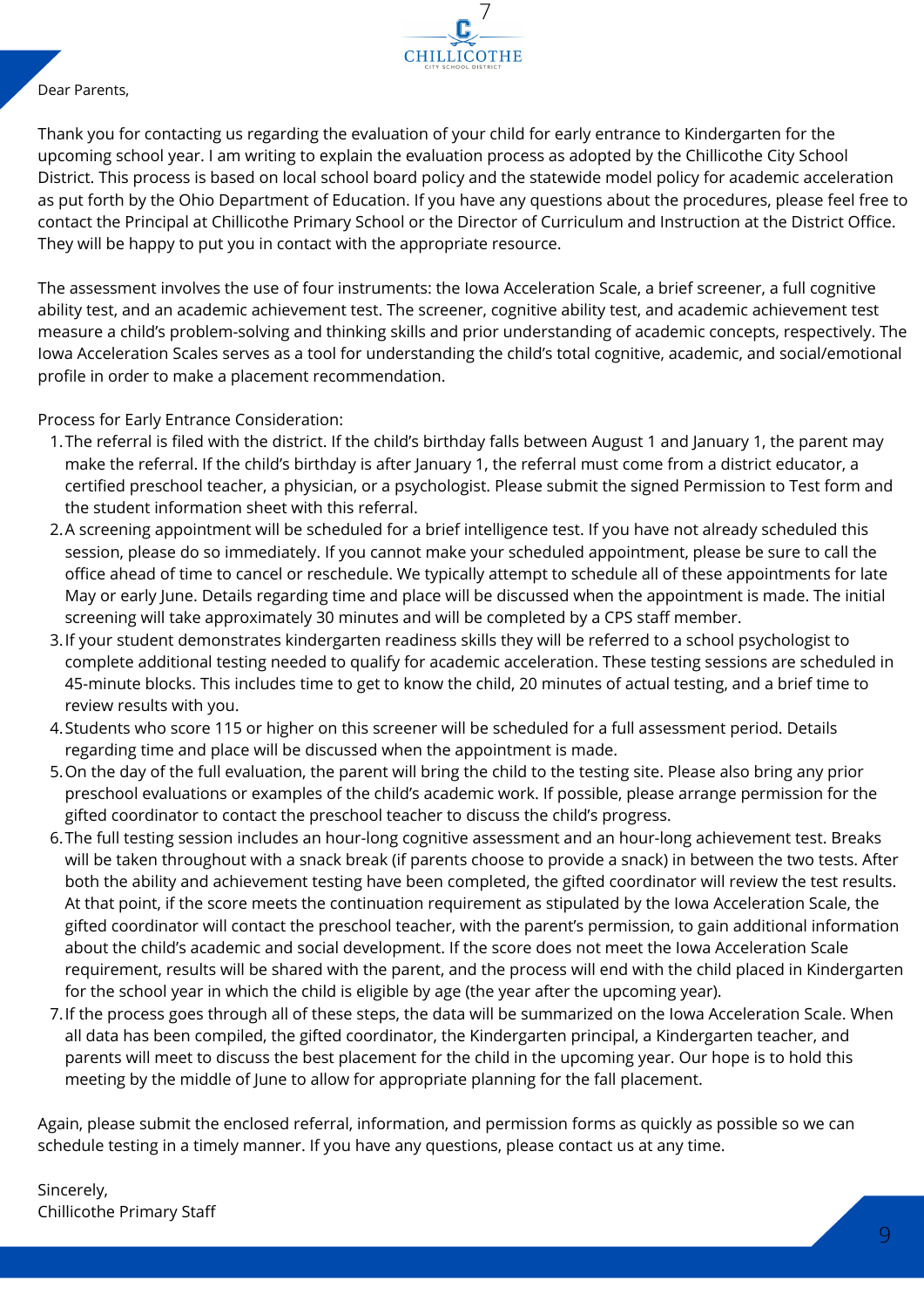

Office use only:

Date rec

| <b>Written Referral for Acceleration</b> |  |  |  |                                              |  |
|------------------------------------------|--|--|--|----------------------------------------------|--|
|                                          |  |  |  | Child's Full Name: Manual Child's Full Name: |  |
|                                          |  |  |  |                                              |  |
|                                          |  |  |  |                                              |  |
|                                          |  |  |  |                                              |  |
|                                          |  |  |  |                                              |  |
|                                          |  |  |  |                                              |  |
| <b>Type of Acceleration Requested</b>    |  |  |  |                                              |  |

- \_\_\_\_\_Whole-grade acceleration
- \_\_\_\_\_Individual subject acceleration
- **\_\_\_\_\_Early admission to kindergarten**
- **Larly high school graduation:**

#### **Permission to Test for Academic Acceleration**

I grant permission for my child, \_\_\_\_\_\_\_\_\_\_\_\_\_\_\_\_\_\_\_\_\_\_\_\_\_\_\_\_\_\_\_\_\_, to be assessed by designated Chillicothe City School District personnel using assessment instruments approved by the State of Ohio and included in the district's approved identification plan for identification of gifted students. Within thirty days of completion of the assessment, I will be informed of whether or not my child qualifies, according to the State of Ohio criteria for gifted identification. (Choose one)

\_\_\_\_I give permission for the assessment(s) to be conducted.

\_\_\_\_I do not give permission for the assessment(s) to be conducted.

Signature: \_\_\_\_\_\_\_\_\_\_\_\_\_\_\_\_\_\_\_\_\_\_\_\_\_\_\_\_\_\_\_\_\_\_\_\_\_\_\_\_\_\_\_\_\_\_\_\_\_\_\_\_\_\_\_\_\_\_\_\_\_\_\_\_\_\_\_\_\_\_\_\_\_\_\_\_\_\_\_\_\_

Relationship to child: \_\_\_\_\_\_\_\_\_\_\_\_\_\_\_\_\_\_\_\_\_\_\_\_\_\_\_\_\_\_\_\_\_\_\_\_\_\_\_\_\_\_\_\_\_Date\_\_\_\_\_\_\_\_\_\_\_\_\_\_\_\_\_\_\_\_

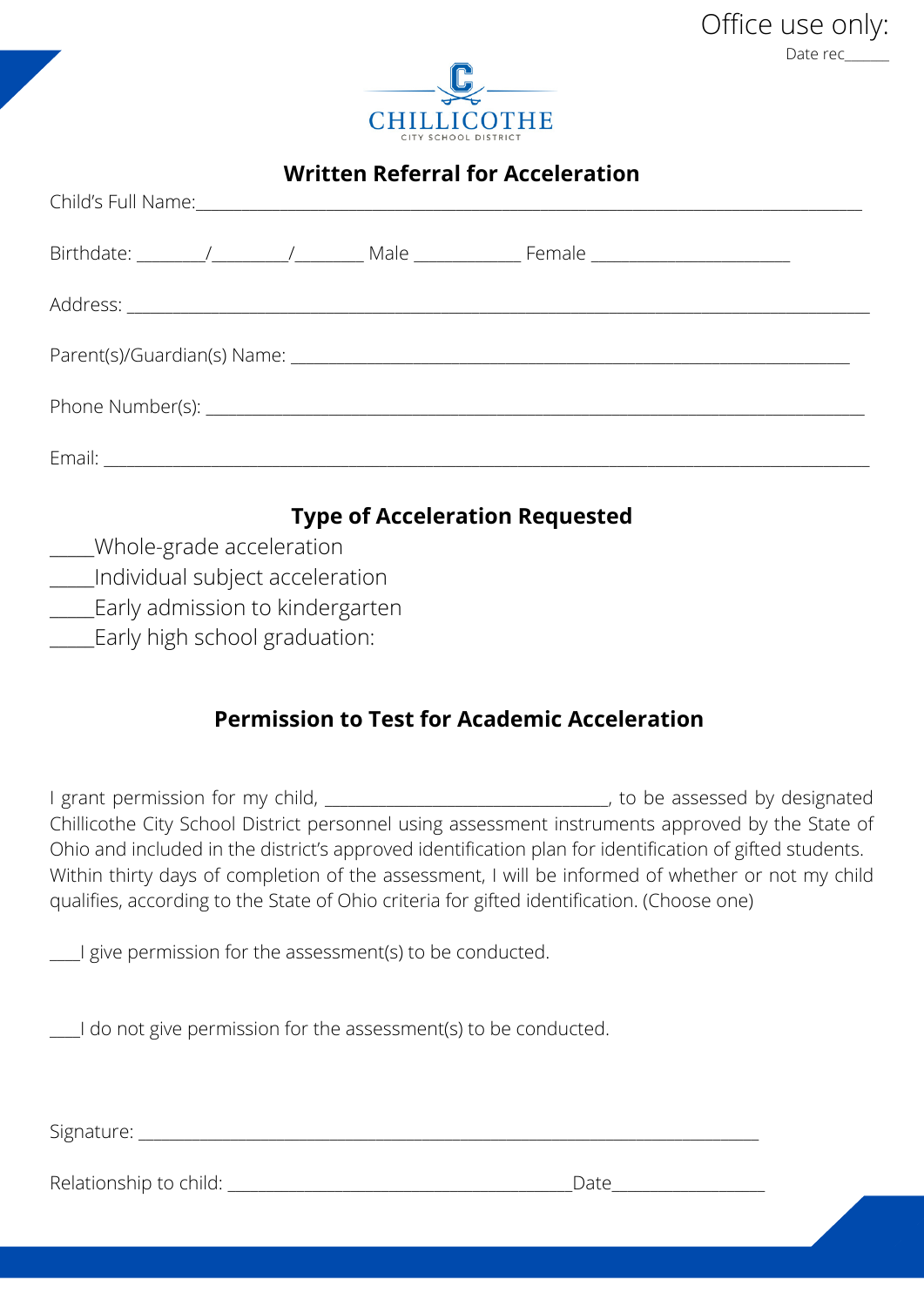

Please complete this application if you feel that your child demonstrates academic achievement, social, emotional, and physical maturity appropriate for kindergarten placement and should be considered for acceleration.

| List the preschool, Head Start or daycare programs attended. | School History (Please attach a copy of preschool report card if available) |
|--------------------------------------------------------------|-----------------------------------------------------------------------------|
| Name of School/Program Dates of Attendance                   | Number of                                                                   |
|                                                              |                                                                             |

#### **Siblings**

| <b>Name</b> | Gender | Age | Grade | <b>Name of School</b> |
|-------------|--------|-----|-------|-----------------------|
|             |        |     |       |                       |
|             |        |     |       |                       |
|             |        |     |       |                       |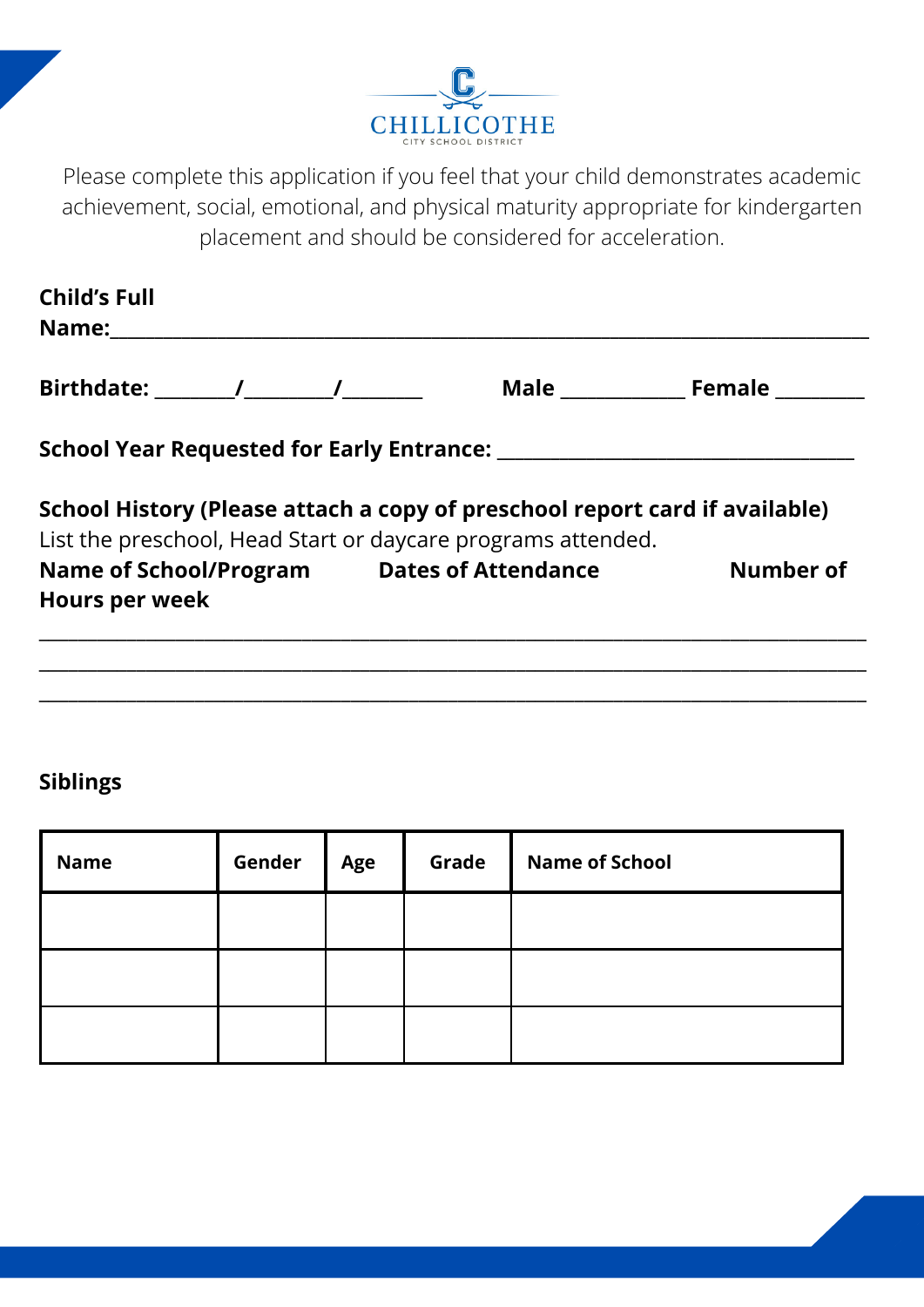

**Why do you feel that your child would be ready for a kindergarten program? Comment on your child's social behavior and academic skills. (Use additional paper, if needed)**

**Tell us about the friends of your child. Are they the same age, older, younger, both? Many or few?**

**What characteristics have you recently observed in your child which lead you to believe that he/she is ready for kindergarten?**

**How does your child handle frustration?**

**Is there any additional information you would like the team to consider?**